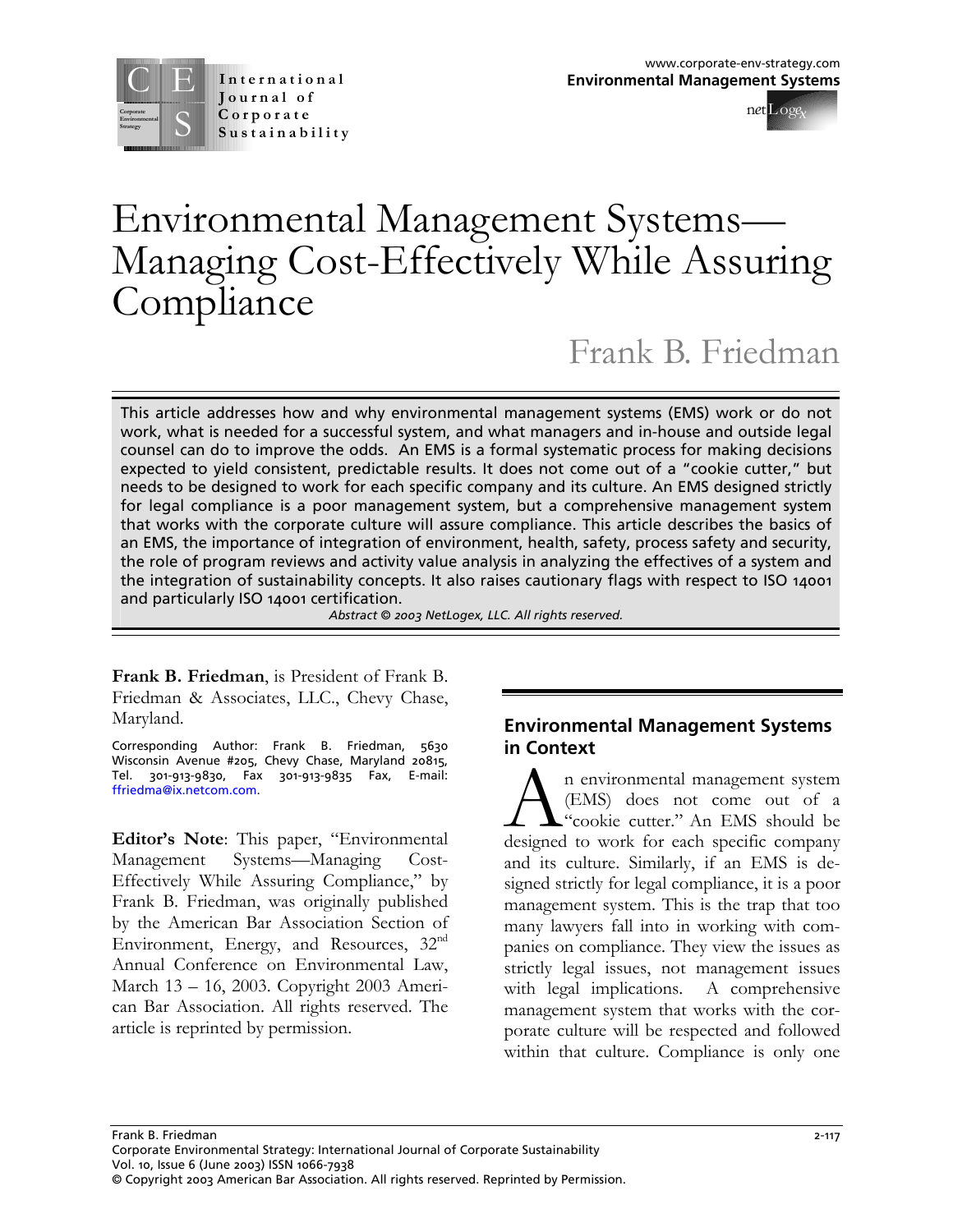aspect of that system, but compliance will be obtained with such a system.<sup>1</sup>

A management systems approach to environmental management is equally applicable to safety and process safety. Indeed, many companies now manage these functions together. If for example, you have a good process safety management program in place, with a clear understanding of your process, process flow and risks, as well as a well-documented management of change program, you probably have resolved most of your significant environmental issues in a manufacturing setting. Today, these same techniques are being applied to security as more environment, health and safety (EHS) departments are also being assigned the security function.

There are many complex issues that are of concern to the environmental manager, and in many cases to his or her lawyer. The environmental department has not been immune and in some cases has suffered more cost and personnel reductions than other departments in the drive to improve the bottom line, as well as downgrading of the importance of the function.[2](#page-1-1) In many instances, environmental managers have difficulty quantifying longer– term values in cultures that require "hard dollar" justifications and a need to meet this quarter's numbers. At the same time, there are new issues such as environmental justice and corporate stakeholders pressing for greater transparency and improved corporate governance that cannot be handled easily with staffs or personnel that are strictly managing for day-to-day compliance. It is hard to deal with

sustainable development concerns or whether ISO 14001 makes sense for your company if your staff and budget is limited to fire fighting. In too many instances, companies may be talking about sustainable development, but their facilities and management systems have deteriorated.

The decentralization effort in many companies has exacerbated the traditional tensions between corporate staff and business units.<sup>[3](#page-1-2)</sup> In many companies, the perceived difficulties of "committing truth" at the corporate staff level are even greater for the EHS professional at the operational level whose salary and bonus, in many instances, is paid by the operational person most intent on being able to show progress toward bottom line objectives.

Conversely, there are many companies that have excellent management systems and are attuned to what is going on in the world, including some of the regulatory trends from Europe. Generally, companies that manage their business well, also do a good job in managing the EHS function. Similarly, developing a good cost-effective systematic approach to EHS management, helps drive improved systems on the business side and can significantly improve the bottom line. It is in that context, namely that a good cost-effective EMS can improve the bottom line while

-

<span id="page-1-0"></span><sup>-</sup>1 See generally, Friedman, *Practical Guide to Environmental Management* (9th edition, 2003, Environmental Law Institute, Washington, D.C.). The issues and concepts described in this paper are covered in detail in that book. See also Friedman, "Management Systems and Forest Products," 10th *Section Fall Meeting*, Portland, Oregon, October 9-13, 2002 at pages 93-104. 2 Note that a senior Department of Justice official

<span id="page-1-1"></span>has advised that when there are issues within a company, one of the first things he looks at is to see if the senior EHS position is buried in the organization or reports at a high level, preferably to the CEO.

<span id="page-1-2"></span><sup>3</sup> Corporate staff is invariably viewed as a "nuisance" to entrepreneurial businesses, regardless of the capability and political skills of the staff. This reality is not lost on EHS professionals who are faced with the problem of what they perceive as trying to "commit truth." Their advice is often rejected by managers that "don't know what they don't know" and lash out in frustration at the EHS manager. This "hunker-down" mentality of avoiding being the "Persian messenger" is present in many EHS Departments. See Richard Mac-Lean and Frank Friedman, "Green Arthritis", 17 *Environmental Forum* 41 (November/December 2000). This issue is also the subject of an ongoing study by the Center for Environmental Innovation and the Boston University School of Management in which the author participates.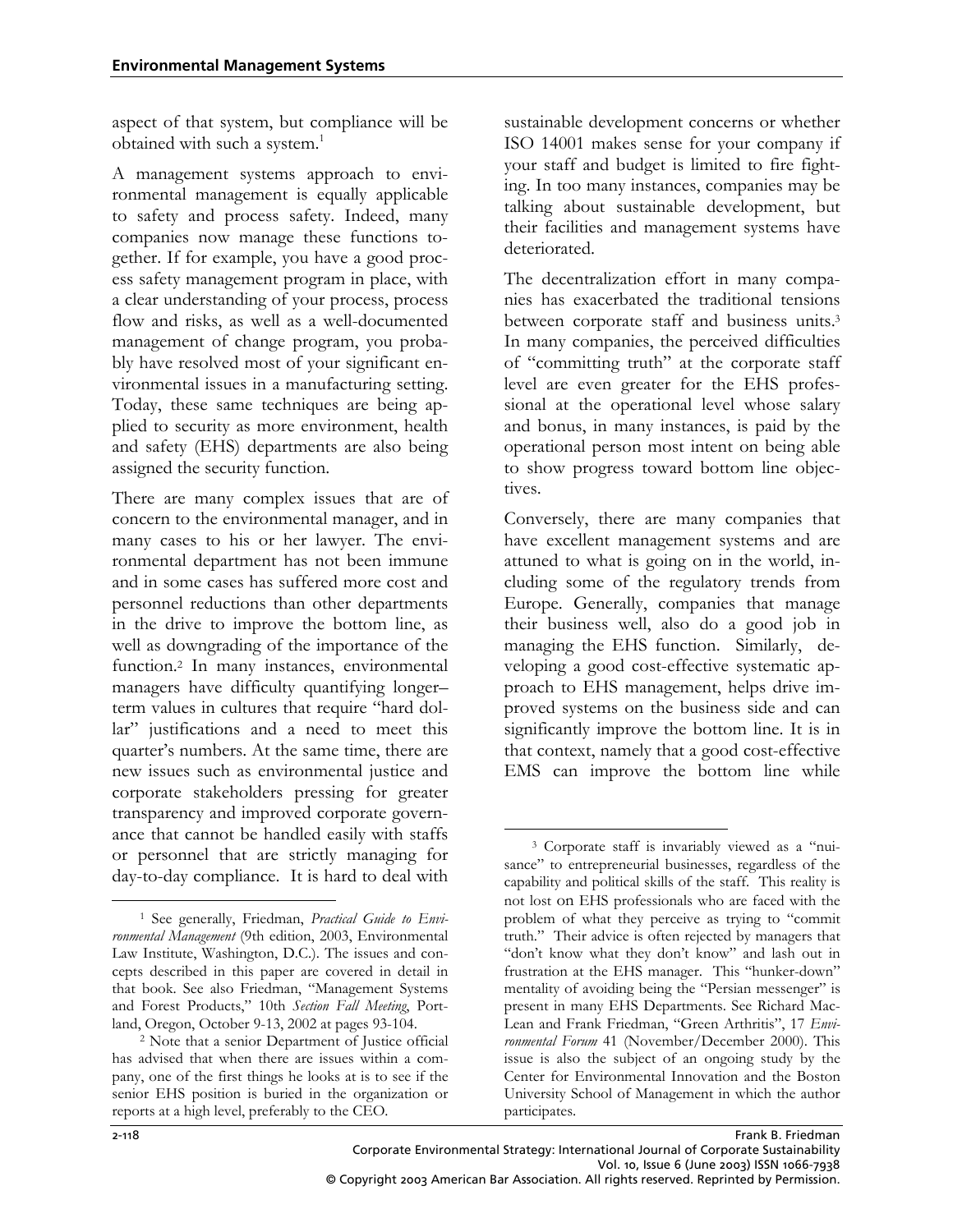maintaining compliance, that this paper is addressed.

### **The Differences Between Systems and Codes**

There is considerable misunderstanding as to what is an EMS. In a critique of an article that claimed that a study of the chemical industry's Responsible Care™ program concluded " the use of an EMS does not predictably lead to better environmental performance["4](#page-2-0) it was noted that:

"Responsible Care™ is a code of practice" while an "EMS is a formal systematic process for making decisions expected to yield consistent, predictable results. It is institutionalized through its integration in the culture of the organization.… It must look at the totality of the organization's interactions with the environment and have a process in place to prioritize and focus on those that are most important to the organization.… It must contain a continual feedback and learning loop."

It was also noted that "compliance-oriented" EMSs "diminish" a key value of an EMS, the requirement that the organization look within itself and determine its own values and com-mitments."<sup>[5](#page-2-1)</sup>

#### **Sustainable Development as Part of Management Systems**

Similarly, an effective EMS can and should include "sustainable development" concepts. However, as with the difference between codes and management systems, there is considerable confusion as to the meaning of "sustainable development." The standard definition of "sustainable development" assumes that present development must not compro-

 $\overline{a}$ 

mise "the ability of future generations to meet their own needs."[6](#page-2-2) Another definition recognized by the thirty-nine U.S. multi-national corporations that are members of the Global Environmental Management Initiative (GEMI) as "more aspirational and results oriented than the previously cited Bruntland definition,["7](#page-2-3) is "Sustainable development is about ensuring a better quality of life for everyone, now and for generations to come."[8](#page-2-4)

Sustainable development is generally viewed to encompass the entire panoply of social policy issues.[9](#page-2-5) Besides the definition of "sustainable development" previously cited, which is the common definition of sustainable development and comes directly from the Brundtland Report,<sup>10</sup> the Brundtland Commission also added that the concept of sus-

-

<sup>8</sup> Ibid.<br><sup>9</sup> John C. Dernbach, "Sustainable Development as a Framework for National Governance," 49 *Case Western Reserve Law Review* 1, 17 (Fall 1998). This article is by far the best and most comprehensive analysis of the sustainable development model. A book edited by John Dernbach, *Stumbling Toward Sustainability* (Environmental Law Institute 2002) attempts to detail where the U.S. stands on sustainable development at this time, through thirty-two chapters covering a wide-variety of

<span id="page-2-6"></span>subjects. 10 The UN General Assembly formed the World Commission on Environment and Development "to examine the relationship between development and the environment." Dernbach, *supra*, note 9 at p. 18. The Commission was headed by the Norwegian Prime Minister, Gro Harlem Brundtland and the report which was issued in 1987, *Our Common Future*, is commonly known as the Brundtland Report. The Brundtland Commission "found that the four basic components of development-peace and security, economic development, social development and proper governance-require environmental protection." Dernbach, *supra*, note 9 p. 19.

<span id="page-2-1"></span><span id="page-2-0"></span><sup>4</sup> Richard P. Wells, *Misunderstandings on What EMSs Are*, 17 *Environmental Forum* 4 (July/August 2000). <sup>5</sup> *Ibid*.

<span id="page-2-2"></span><sup>6</sup> World Comm'n on Env't and Dev., *Our Common*

<span id="page-2-3"></span>*Future* 43 (1987). 7 *Exploring Pathways to a Sustainable Enterprise: SD Planner, A Sustainable Development Planning Tool, User Guide*, GEMI 2002, p. 1.This management tool is a very effective technique for checking where a company stands with respect to a variety of generally accepted elements of sustainable business practices. It is available without charge from GEMI. www.gemi.org

<span id="page-2-5"></span><span id="page-2-4"></span>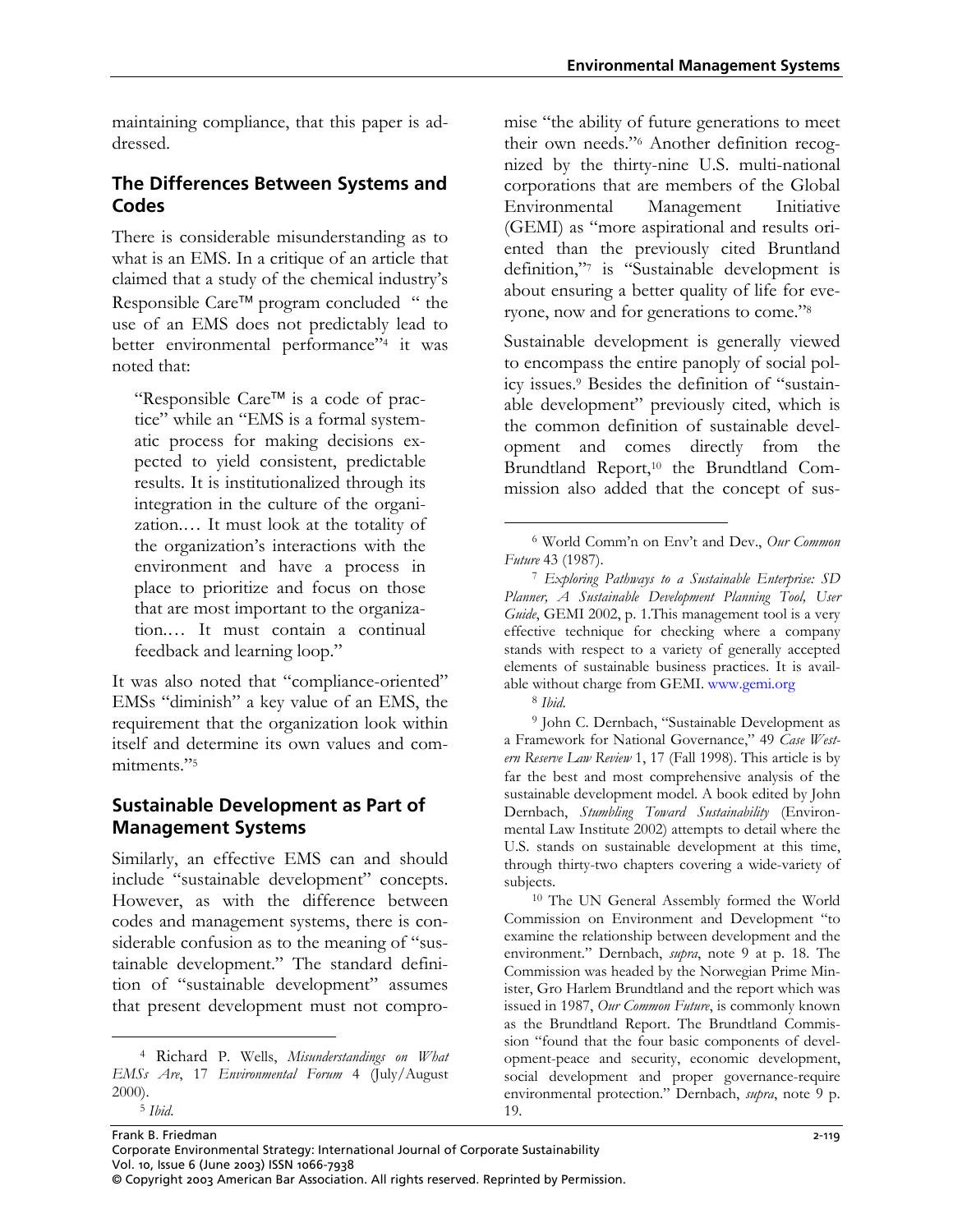tainable development contains within it two key concepts. These concepts are "the concept of 'needs,' in particular the essential needs of the world's poor, to which overriding priority should be given; and the idea of limitations imposed by the state of technology and social organization on the environment's ability to meet present and future needs."[11](#page-3-0)

The International Chamber of Commerce created a "charter for sustainable development" in 1990 as a guideline for the environmental management of world business.[12](#page-3-1) The many U.S. based multi-national companies that are part of GEMI have endorsed this Charter. The Charter states that:

*Corporate priority:* To recognize environmental management among the highest priorities and as a key determinant to sustainable development; to establish policies, programmes, and practices for conducting operations in an environmentally sound manner*.*

The following suggests an approach for an effective EMS that would also encompass industry codes, sustainable development and systems concepts of ISO 14001, without necessarily requiring ISO 14001 certification.

#### **Policy, Core Values and Directives— The Basis for a Management System13**

The Policy and Core Values are designed to catalyze the changes that: (1) recognize a broad-based environment, health and safety management system; (2) provide assurances of compliance with law, regulations and government programs while limiting corporate involvement in today's decentralized organization; and (3) establish accountability and acceptable modes of corporate governance throughout the organization.

The objective is that each business unit within a company will have systems in place and programs designed to meet fundamental corporate requirements. Each business unit is generally free to develop systems and programs to meet these requirements in its own way. The critical corporate documents are: (1) an Environmental, Health and Safety Policy (which meets regulatory needs and establishes accountability within the business units); (2) a statement of Core Environmental, Health and Safety Responsibilities of Employees and Contractors; and (3) Corporate Directives, designed to establish the minimum requirements for each business unit such as an audit program, in order to meet the required elements contained in the Environmental, Health and Safety Policy.

 In other words, the Policy is the equivalent of a constitution. The Core Values, which each employee and employee of contractors is required to sign acknowledging that they have read and understood them, explains the basic responsibilities of managers, employees and employees of contractors under this constitution. The Directives are the laws. Each business unit writes its own regulations (procedures) to comply with the constitution and laws.

#### *Environment, Health, and Safety Policy*

An effective Policy<sup>14</sup> includes language that meets:

- Regulatory needs such as the Department of Justice Policy on Criminal Prosecutions, EPA Audit Policy, OSHA standards, and other agencies' understandings of appropriate policies.
- Clearly establishes accountability at the business units. As part of that accountabil-

-

 $\overline{a}$ 

<span id="page-3-1"></span><span id="page-3-0"></span>

<sup>11</sup> Dernbach, *supra*, note 9 at p. 21 and note 105. 12 For a copy of the principles developed by the International Chamber of Commerce, see Friedman, *supra*, note 1 at pp. 158-159, footnote 281.

<span id="page-3-2"></span><sup>13</sup> These concepts are described in detail in Friedman, *supra* note 1.

<span id="page-3-3"></span><sup>14</sup> See Appendix D in Friedman, *supra* note 1 at page 455 *et. seq.*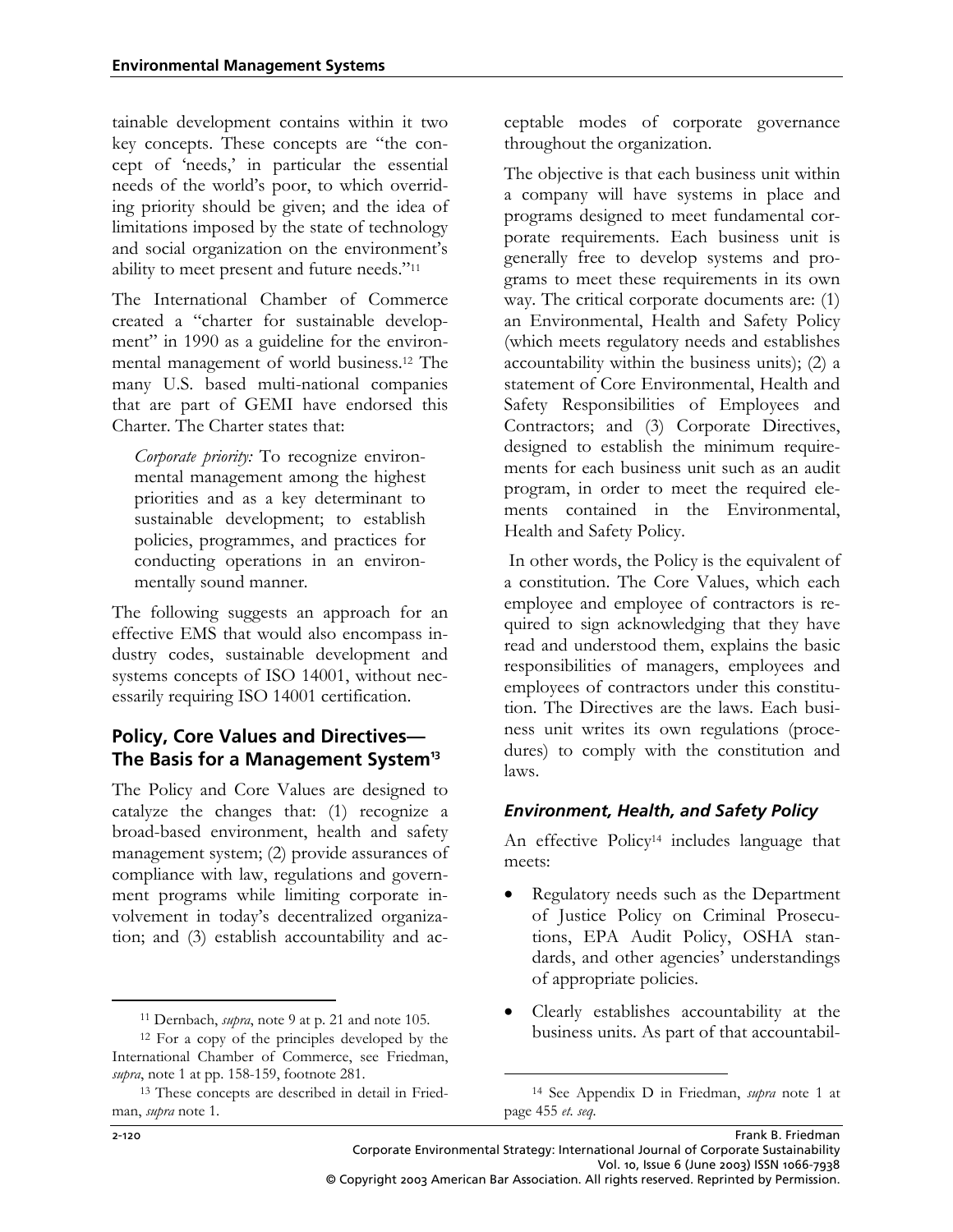ity, certain "required elements" of a management system, which are auditable, are described in the Policy. Among the systems that should be included are:

- a. Risk Management;
- b. Maintenance;
- c. Recordkeeping;
- d. Communication and reporting;
- e. Assessment;
- f. Evaluation of independent contractors; and
- g. Organizational planning and operational evaluation of health, safety and environment related risks.

As noted previously, the business units are free to develop their own procedures as long as they are consistent with the Policy. The Policy also makes clear that "compliance" is not just compliance with law, but also compliance with company policy, directives and standards.

#### *Core Environmental, Safety and Health Responsibilities of Employees and Contractors*

This statement is distributed in pamphlet form throughout the entire company to all employees, contractors and employees of contractors. The document "describes the core environment, health and safety (EHS) responsibilities that apply to all employees and contractors in conducting their day-to-day activities while working at the company's facilities and operations."[15](#page-4-0) It also communicates the company's commitment and describes in general the relevant policies, directives, standards and procedures in order that every manager, employee and employee of contractors has at least been provided with a basic overview of the importance of EHS and what are each person's commitments and responsibilities.

#### Employee and Contractor Responsibilities

The basic environment, health, and safety responsibilities, which apply to employees and contractors can be summarized as:

- 1. Understand your job responsibilities and your role in implementing company policies, directives, standards and procedures;
- 2. Conduct your day-to-day activities in a manner which complies with all applicable company and legal requirements and promotes safety and protection of human health and the environment;
- 3. Communicate information on EHS issues or incidents to your supervisor and others in the company, as appropriate;
- 4. Be truthful, accurate, and complete in maintaining records, submitting documents, and making statements and reports to company personnel, government agencies, and others; and
- 5. Cooperate with the company's EHS audit teams, other EHS personnel, government agencies and others[.16](#page-4-1)

#### Additional Responsibilities of Management

In addition to the above, supervisors and other managers in the company must work with the EHS professionals assigned to their organization to fulfill the following additional responsibilities:

- 1. Identify the specific EHS responsibilities which apply to your employees;
- 2. Determine that personnel at company facilities have received environmental, health, and safety training commensurate with their job responsibilities or needs and the requirements of this Policy;
- 3. Ensure sufficient training is conducted so that employees may uphold their EHS responsibilities;

<span id="page-4-0"></span> <sup>15</sup> See Appendix F in Friedman, *supra*, note 1 at p. 463, *et. seq.*

<span id="page-4-1"></span> <sup>16</sup> Friedman, *supra*, note 1 at p. 465.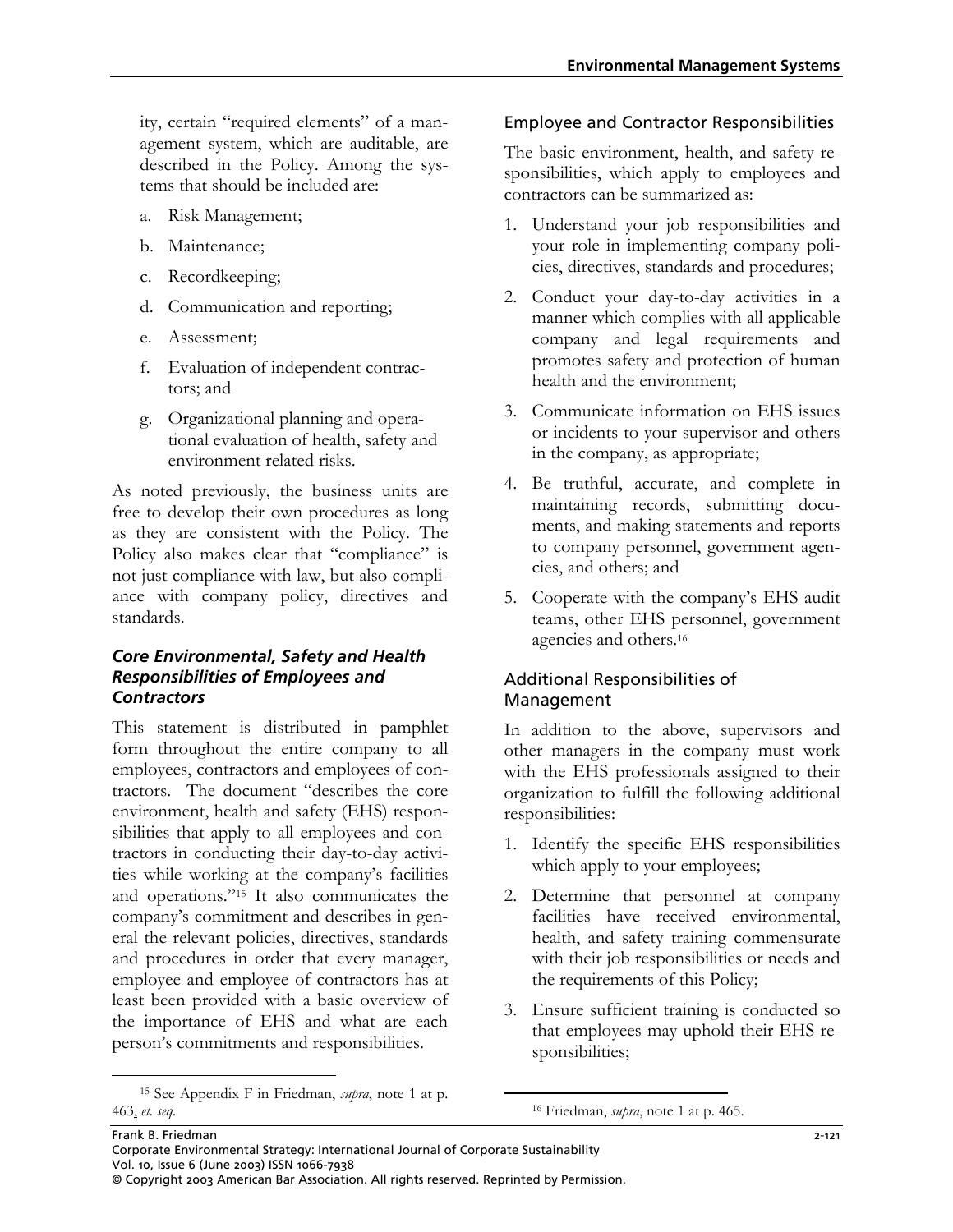- 4. Identify EHS issues and be open to the concerns of employees;
- 5. Develop and implement action plans to resolve identified EHS issues by taking those actions which may be necessary and consistent with the company's EHS commitment;
- 6. Communicate identified EHS issues and their resolution to appropriate members of the organization, especially employees;
- 7. Provide adequate consideration of EHS factors throughout the Company's planning and operational activities;
- 8. Develop and implement programs designed to prevent the occurrence of EHS problems and reduce short and long-term risks; and
- 9. Ensure checks and balances control and discourage behavior and activities which may undermine the company's commit-ment to EHS matters.<sup>[17](#page-5-0)</sup>

#### *Corporate Directives*

Corporate Directives tell management who does what and how often. These documents do not tell the organization how to perform tasks. The directives explain what the corporation has in mind in the broad language of the Policy. In essence, they establish accountability throughout the organization for developing and implementing systems and programs which meet the "required elements" contained in the Policy, which are in turn based on the guiding principles, also contained in that Policy. Recommended guiding principles include: protection, performance and compliance.[18](#page-5-1)

### **Compliance Assurance Letter**

A Compliance Assurance Letter is a very useful technique to ensure that each business unit is doing what it should in managing the EHS function. The president of a business unit is delegated substantial responsibility. The Compliance Assurance Letter, which the president of each Business Unit would be required to sign annually and submit directly to the General Counsel (with eventual submission to senior management and the Board, with a copy to the head of EHS), is a comprehensive document providing a basis for ensuring a substantial portion of the accountability that must go with that responsibility. However, while the Compliance Assurance Letter needs to be coupled with other systems discussed in this paper, it is by its nature the most critical tool for providing the necessary corporate assurances that management systems are functioning effectively.

Many companies have general compliance letters, but these letters to be effective should include details such as processes developed and implemented to further compliance with applicable EHS regulatory requirements and company policies; the status of audit findings; and investigation processes for all significant EHS incidents and the implementation of measures to prevent their occurrences. Here, again, the focus is systems in place. A business unit head would also want similar letters from those reporting to him/her in order to assure that appropriate due diligence has taken place. This approach is not very different from Sarbanes-Oxley,<sup>19</sup> but is designed not only for compliance but to provide further assurances that systems are in place and working effectively. It is not only a compliance tool, but also an effective management tool.

The Compliance Assurance Letter also accomplishes the purpose of bringing forward to management and the Board those issues that may need immediate attention and allows management and the Board to understand

 $\overline{a}$ 

-

<span id="page-5-0"></span>

<span id="page-5-1"></span><sup>17</sup> Friedman, *supra*, note 1 at p. 466. 18 Friedman, *supra*, note 1 at p. 467.

<span id="page-5-2"></span><sup>19</sup> Sarbanes-Oxley is a recent piece of U.S. federal legislation that was passed in the wake of a variety of U.S. corporate scandals. It is designed to improve disclosure and credibility of information for shareholders of publicly traded companies. It also requires CEO certification in many instances.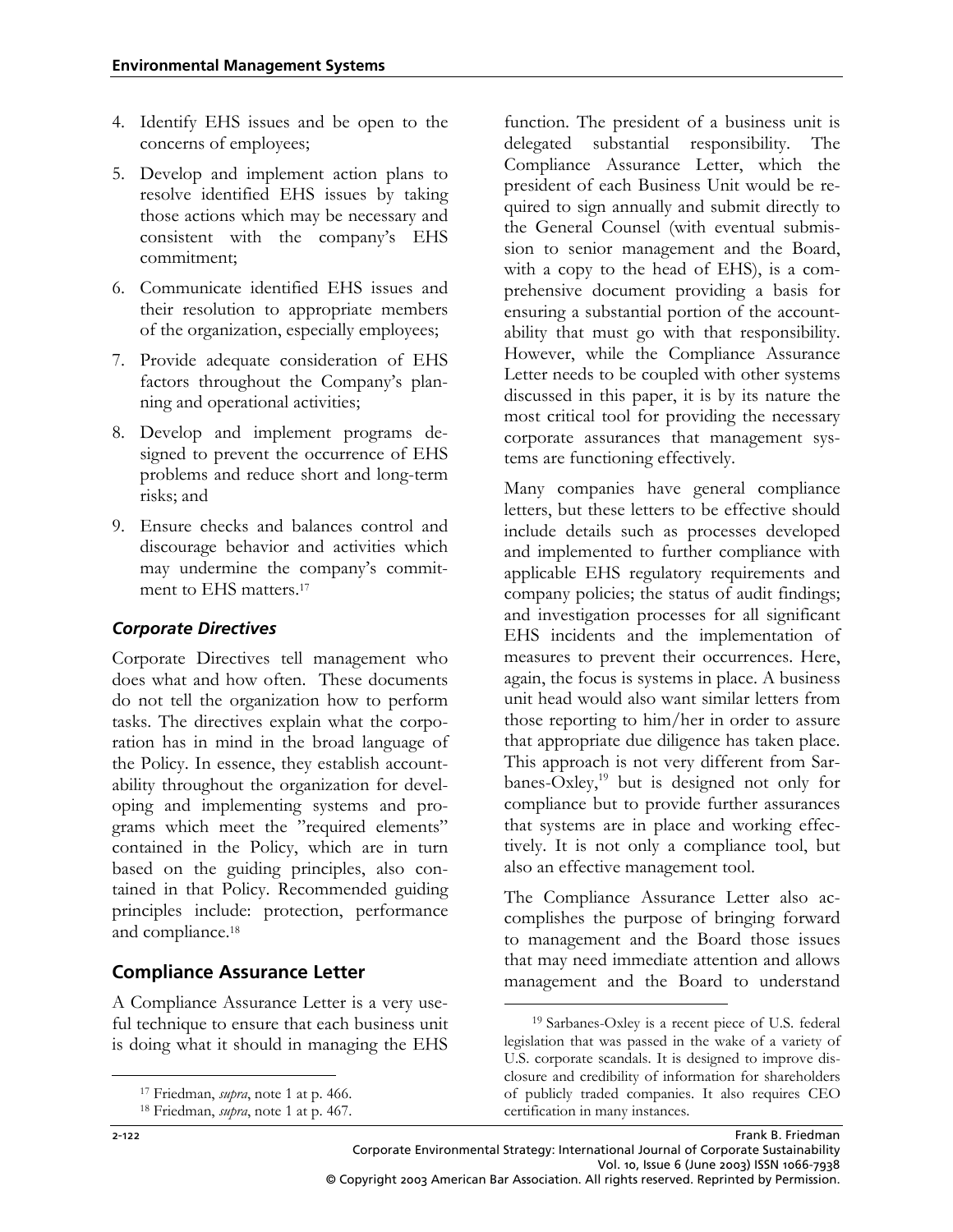what actions, including funding, may be necessary for correction and to provide appropriate capital through the budget process as may be necessary.

#### **Overview of ISO 14001 and Determinations to Certify or Not Certify—Political and Strategic Issues**

ISO 14001 is widely touted as the basis for an EMS. ISO 14001 describes principles that are "no brainers" for inclusion in an EMS.<sup>20</sup> They are:

- Setting and documenting quantifiable environmental targets and objectives;
- A program for meeting objectives and targets (an environmental management program);
- Providing adequate resources, roles, and responsibilities within that system;
- Documented procedures to control operations with identified significant environmental aspects;
- Procedures for identifying and responding to accidents and emergencies;
- Broad training requirements (beyond those legally required in the United States);
- Procedures for internal communication;
- Communication of relevant environmental procedures to suppliers and contractors;
- Documentation of each element of the management system; and
- Document control system to ensure that documents are maintained, accessible and periodically reviewed.

However, U.S. industries are still, as a whole, skeptical of the value of ISO 14001 certification, but *not* of the value of environmental

 $\overline{a}$ 

management systems. Most still take the position that unless there is a strong business justification, there is limited if any value in improving management, obtaining favors from government agencies, or credit with the public by obtaining ISO 14001 certification. There is also a danger in getting caught up in the paperwork and not in the process, having manuals on the shelf, which may not be effectively utilized. If strong environmental management systems are in place and they are "functionally equivalent" to ISO 14001, this is usually sufficient.[21](#page-6-1) Moreover, from a strategic standpoint the same companies feel that rather than spend the time and money on ISO 14001 certifications, they should assure that their environmental management systems are strategically based. They should be focused not only on the basics, but also on emerging issues such as sustainable development and global warming that may have significant to profound impacts on future profitability.

There are many companies and regulators, particularly in the European Union (EU) and Asia, who view ISO 14001 as a "magic bullet." For a while some U.S. regulators shared this view, but this infatuation seems to be passing. However, it is useful for purposes of understanding the differences in pressures to certify, to understand some of the historical differences between U.S. and EU regulatory regimes. As a generalization, virtually all-European regulatory systems are technically driven, not legally driven. The regulations and statutes are nowhere near as detailed as in the U.S. Nor are there the punitive aspects of enforcement that are the hallmark of U.S. environmental law. Technical people, not lawyers, normally resolve issues. Citizen suits are limited.

<span id="page-6-0"></span><sup>20</sup> Friedman, supra, note 1, p. 290, et. seq.

<span id="page-6-1"></span><sup>-</sup>21 For a detailed look at certification programs including ISO 14001, Responsible Care and the American Forest & Paper Association's Sustainable Forestry Initiative see Errol E. Meidinger, "Environmental Certification Programs and U.S. Environmental Law: Closer Than You Think", 31 *ELR* 10162 (February 2001).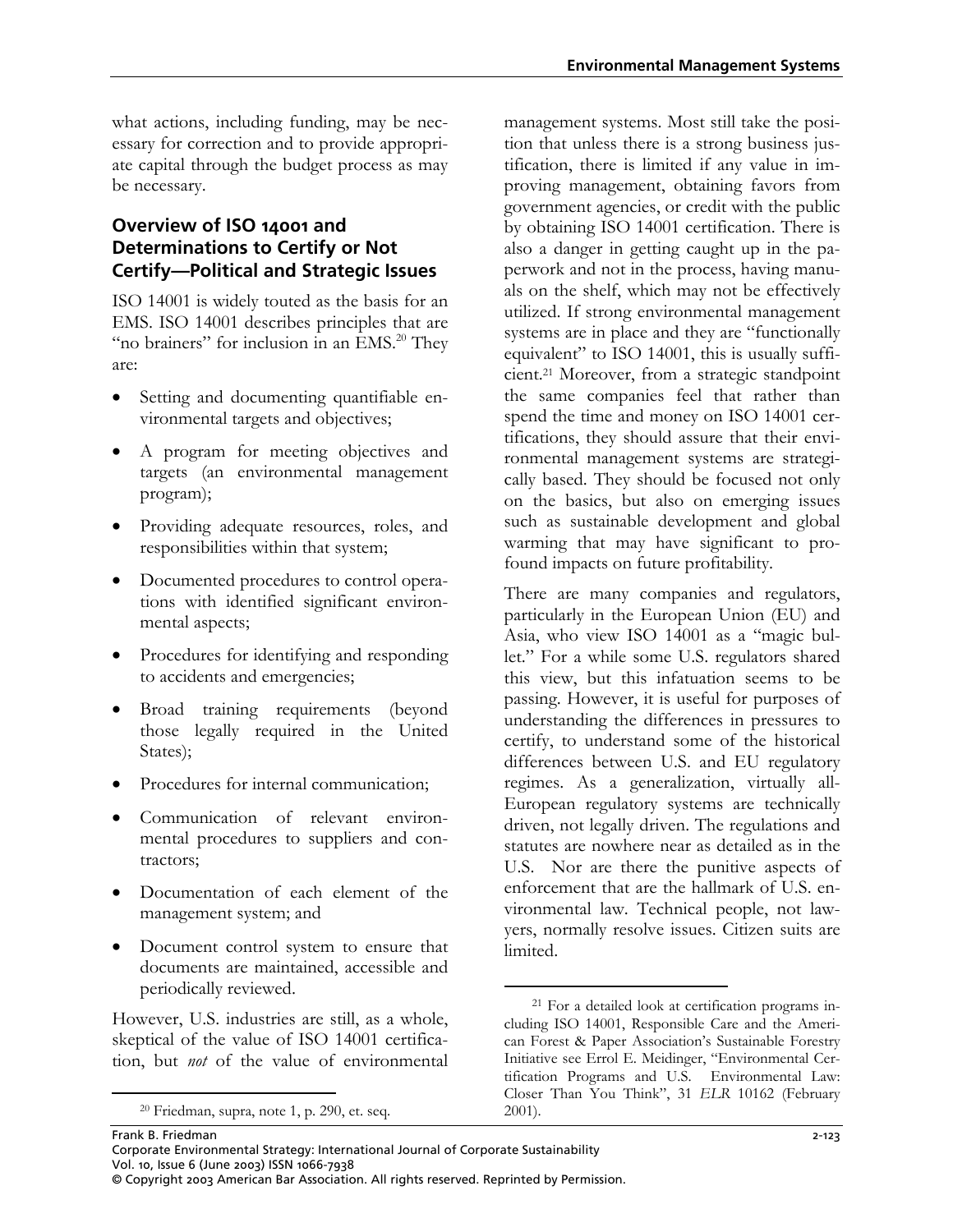Another critical factor is the lack of transparency in most European regimes. Detailed data is easily available to both the public and competitors in the U.S., but not in Europe. A good example of this is the differences between EMAS (Eco-management and Audit System) Regulation and EPA policy concerning disclosure of audits in the United States.

Parenthetically, EMAS revisions are moving ahead to include ISO 14001 as part of EMS requirements. In essence, the distinctions between ISO 14000 and EMAS are rapidly evaporating. "… The EMS component of EMAS can now be satisfied by implementation of ISO 14001 and the text of the ISO standard is included as an appendix to the EMAS 2 regulation. EMAS 2 goes a step further than ISO 14001 in requiring initial reviews and disclosure statement regarding environmental performance."[22](#page-7-0)

However, EMAS requires independent verification that the EMS is delivering continuous environmental performance improvements and legal compliance as well as disclosure to the public. ISO 14001 is seen in Europe as a more inward-looking management tool, "a characteristic seen as a drawback for its use in public policy circles."[23 T](#page-7-1)his is a view generally shared by U.S. regulators.

The EPA auditing policy places some limits on disclosure, recognizing that the U.S. enforcement regime creates legal consequences for disclosure. The EU takes the opposite approach. This difference arises because of both the lack of self-reporting requirements in European law and the EU's relatively limited enforcement options. The European Commission lacks legal authority to bring direct enforcement actions against violators. The EMAS Regulations are weighted toward the

use of public disclosure to set the stage for pressure by nongovernmental organizations and the public rather than direct enforcement. Thus, formal certified management systems in Europe, both ISO 14000 and EMAS, will continue to be more popular with regulators than in the U.S.

Regulators in the U.S. have their doubts that ISO 14001 supports compliance. Certainly, the standard by itself will not guarantee better environmental performance. Perhaps the best example frequently cited is the Firestone/Bridgestone plant, which is both ISO 9000 and ISO 14000 certified and the subject of intense litigation for manufacturing faulty tires. Another comment heard with respect to ISO 9000 is that "we still make a lousy product, but we do it consistently!"

A recent study by the Science and Technology Policy Research Unit of the University of Sussex on behalf of the European Commission gives credence to the skeptics. "An analysis of information from 280 European companies at 430 production sites turns up no statistically significant relationship between better environmental performance and certification either to ISO 14001 or the EU's ecomanagement and audit scheme [EMAS]." [24](#page-7-2)

Another recent study by the National Academy of Public Administration on ISO 14001, "Learning from Innovation in Environmental Protection," is helpful in showing the value of ISO 14001 certification in certain cases.[25](#page-7-3) The study noted that based on the amount of toxic substances released each year, below average performers in the U.S. are more likely to adopt ISO 14001 than their industry peers. The authors of the study conclude that many if not most of the U.S. facilities that have adopted ISO 14001 have done it to improve their practices because they lacked an effective environmental management standard. The other probable reason for certification is that

-

-

<span id="page-7-0"></span><sup>22</sup> Ira Feldman and Douglas Weinfield, "EMS Roundup; Understanding the Emergence of Environmental Management Systems," 33 *Trends* (January/February 2002) at page 1.

<span id="page-7-1"></span><sup>23</sup> See "EMAS Languishes Ahead of Revision Due in the Fall," 6 *ISO 14000 Update*, June 2000, p. 1.

<span id="page-7-3"></span><span id="page-7-2"></span><sup>24</sup> "No Link Between Management Systems and Performance," 7 *ISO 14001 Update*, January 2001, p. 1. 25 See [www.napawash.org/napa/epafile02.pdf.](http://www.napawash.org/napa/epafile02.pdf)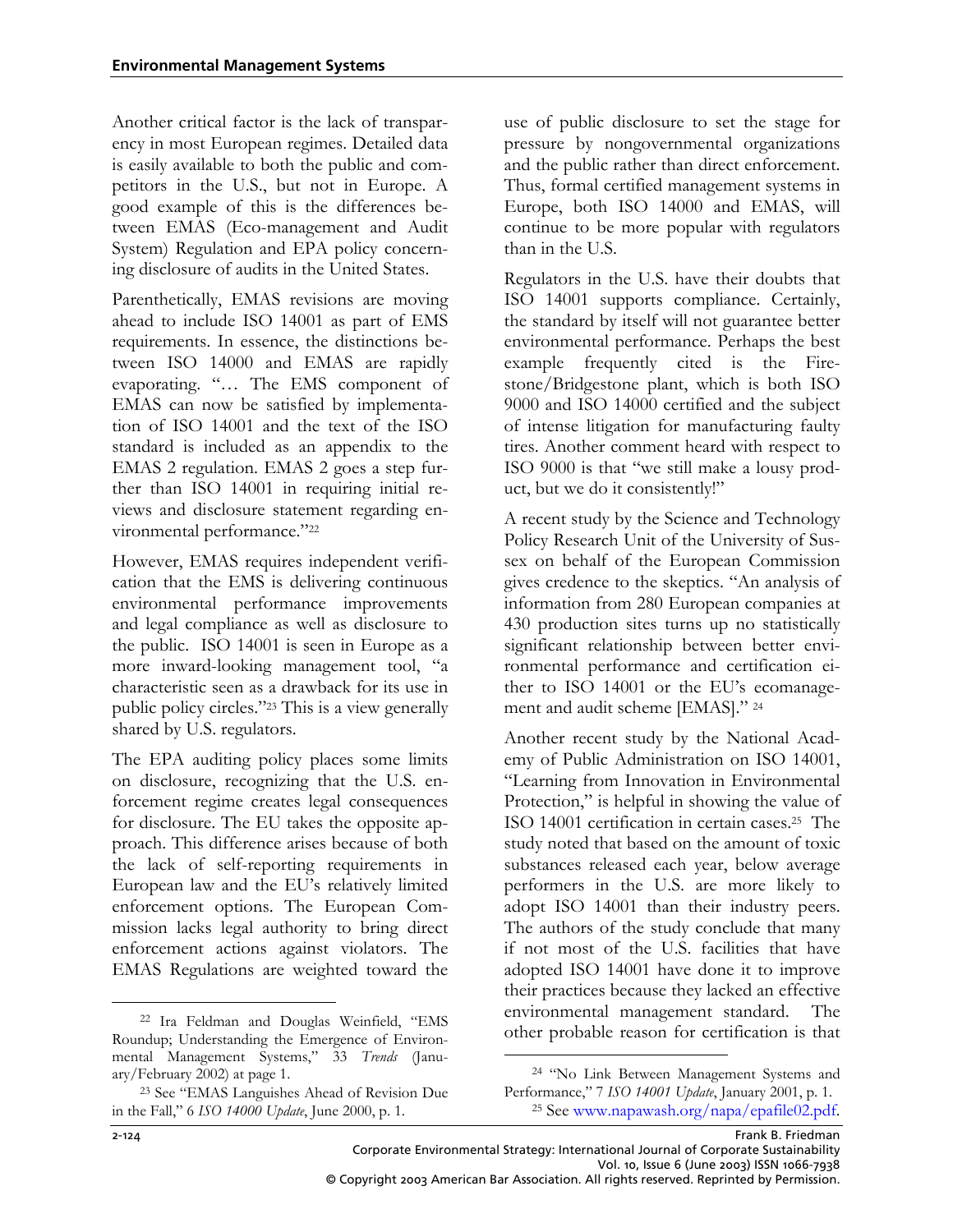these plants are larger, may be more subject to public scrutiny and believe that formal registration will enhance their reputation.[26](#page-8-0) As noted earlier, ISO 14001 registration alone is not viewed very positively either by environmental organizations or government agencies in the U.S. Data derived from a baseline report completed for 50 U.S. facilities in a test program by various organizations including the EPA, the Multi-State Working Group and the Environmental Law Institute for a three year period prior to the institution of environmental management programs in 1998 to determine the effect of such programs may eventually be helpful in giving some objective determination of value.<sup>[27](#page-8-1)</sup>

Even those extolling the virtues of ISO 14001 certifications recognize its weaknesses:

"This is not to say that ISO 14001 is a failsafe against regulatory violations; indeed there have been many cases whereby violations have occurred within registered companies. For example, Brazil's Petrobras, the largest petroleum company in South America, has experienced numerous oil spills and has been fined more than \$100 million since its first facility was registered to ISO 14001 in January 1998. Despite these noncompliances, Petrobras retains its ISO 14001 registration status. In contrast, Ebara Corporation, one of Japan's largest electronic machinery manufacturers, voluntarily withdrew its ISO 14001 certificate in April 200, after discovering a dioxin leak into rainwater drains that have been undetected for seven years. According to The ISO Survey, no ISO I4001 certificates have ever been withdrawn due to a failed recertification audit. This raises the ques-

<span id="page-8-0"></span>26 See "ISO 14001-Registered Facilities are Profiled in the US," 6 *ISO 14000 Update*, August 2000, p. 3.

 $\overline{a}$ 

tion of credibility of ISO 14001 and related registration practices, a debate that has been underway for some time." [28](#page-8-2)

Many in the U.S. have been suspicious of some ISO 14001 certifications in some other countries. While these certifications are designed to be consistent throughout the world, the quality of audits and certification boards does vary, in some cases, probably significantly.

Finally, in an extensive article on environmental management it was noted:

"… Much of business management's attention of late has been focused on certification to the ISO 14001 environmental management system standard. Certification can create the illusion that all must be well because the process is in place. But the standard only requires that a process must be in place, not that the performance improves as a result of the process. Consequently, business management's attention may shift from creating ever-higher performance goals to insuring the completion of a procedure.

Additionally, the ISO implementation process can make it quite difficult to stay above the detail and develop an environmental management system with a strategic environmental direction. It is a good starting tool, but it is not the endpoint or substitute for a strategic environmental program. Indeed, if the entire goal is to get ISO-certified, the EMS implementation focus may shift to certification, regardless of perform-ance." [29](#page-8-3)

Frank B. Friedman 2-125 Corporate Environmental Strategy: International Journal of Corporate Sustainability Vol. 10, Issue 6 (June 2003) ISSN 1066-7938 © Copyright 2003 American Bar Association. All rights reserved. Reprinted by Permission.

<span id="page-8-1"></span><sup>27</sup> See "Baseline Report Completed for US Facilities in Test Program," 6 *ISO 14000 Update*, June 2000, p. 3.

<span id="page-8-2"></span><sup>28 (</sup>Citations omitted) Lorna J. Midgelow, "ISO 14001: A Status Review," *EM*, December 2001, p. 16, 17-18.

<span id="page-8-3"></span><sup>29</sup> Richard MacLean and Frank Friedman, "Green Arthritis," 17 *Environmental Forum*, Nov/Dec 2000 36 at 47.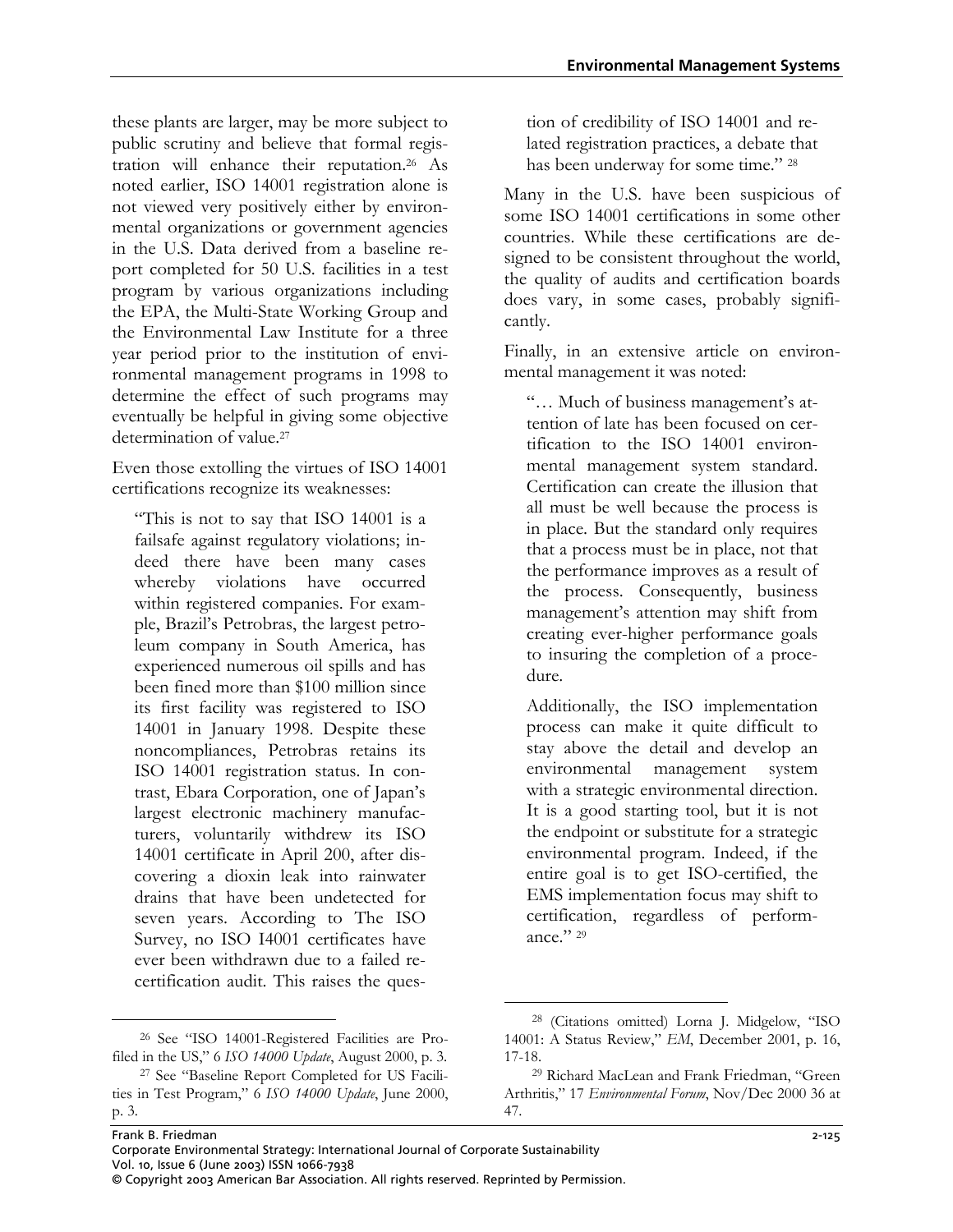#### **Performance and Strategic Value for an EMS**

In reviewing the need for ISO 14001 certification, it is important to recognize the need for not only consistency in a management system, but assurances that the system is performance and strategically oriented. Indeed, Ford, which probably more than any other U.S. Company has encouraged ISO 14001 certification, as a result of its requirement for ISO 14001 certification from its suppliers, has now tied its efforts to an integrated quality and environmental management system.[30](#page-9-0) "Ford recognized that the implementation of the [Ford Environmental System] FES was generally viewed by corporate and manufacturing facility personnel as bureaucratic and confusing. Worse, the implementation process was not clearly related to the Ford Enterprise Model, which incorporates the company's vision, mission and values."[31](#page-9-1) Ford also recognized that "Ford's reputation as a company that focuses on environmental issues is largely measured by its products, such as vehicle air emissions, rather than the environmental performance of its manufacturing activities.["32](#page-9-2) By combining the quality and environmental systems Ford has "successfully eliminated the company's existing ISO 9001 [manuals] and the creation of long narrative document manuals that describe the interaction of the ISO 14001 standard and the FES."[33](#page-9-3) "Ford's integrated quality and environmental management system was developed, in part, as a way to eliminate ISO terminology in the rollout of the FES to the company's nonmanufacturing facilities." [34](#page-9-4) 

The confusion as to the numbers of registrations to ISO 14001, with figures ranging from

900 to 1400,[35](#page-9-5) may relate to duplication of registrations between organizations and facilities. It is quite possible that the increase in certifications is primarily related to automobile industry pressure to certify facilities which act as suppliers. Ford in particular has put pressure in this area and Daimler Chrysler and Toyota are following. The electronics industry is facing similar pressure, particularly in Europe and Asia. Some U.S. companies have commented privately that these certifications would not have happened in the U.S., but for European pressure, since their programs were in good shape and in most instances there was no significant business value in the U.S. from certifying. Other U.S.-based operations of foreign owned companies, which may be certified in European and other worldwide operations, are only certifying operations in the U.S. that required such certification for business reasons, e.g., supplier to the auto industry, but there was no business case otherwise. There is also the danger, as noted previously, as to the difficulty in engrafting an ISO culture, particularly if a facility is not ISO 9000 certified and is not accustomed to this approach.

#### **Obtaining Value From an EMS—The Program Review and Activity Value**  Analysis Processes<sup>36</sup>

While most responsible companies audit, they don't step back as much as they should and take a close look at their environment, health, safety and process risk (risk engineering) programs to determine how well they are integrated and executed in fact. The results of such program reviews are greatly improved management understanding of what is needed

<span id="page-9-0"></span> <sup>30</sup> John Connor and Robert W. Niemi, "ISO 14001 at Ford: Certification and Beyond," *EM*, December 2001, p. 24.

<span id="page-9-1"></span><sup>31</sup>*Supra*, note 33, p. 26. 32 *Ibid*. 33 *Supra*, note 33, p. 27.

<span id="page-9-2"></span>

<span id="page-9-3"></span>

<span id="page-9-4"></span><sup>34</sup> *Supra*, note 33, p. 26.

<span id="page-9-5"></span> <sup>35</sup> See *International Environmental Law, 2001 Annual Report, Environment, Energy and Resources Law, The Year in Review 2001* (2002) at p. 275 and "Certifications Create Paper Blizzard in 2000," 6 *ISO 14000 Update*, April 2001, p. 4.

<span id="page-9-6"></span><sup>36</sup> The material on program review and activity value analysis, are summaries of the detailed discussion in Friedman, *supra*, note 1.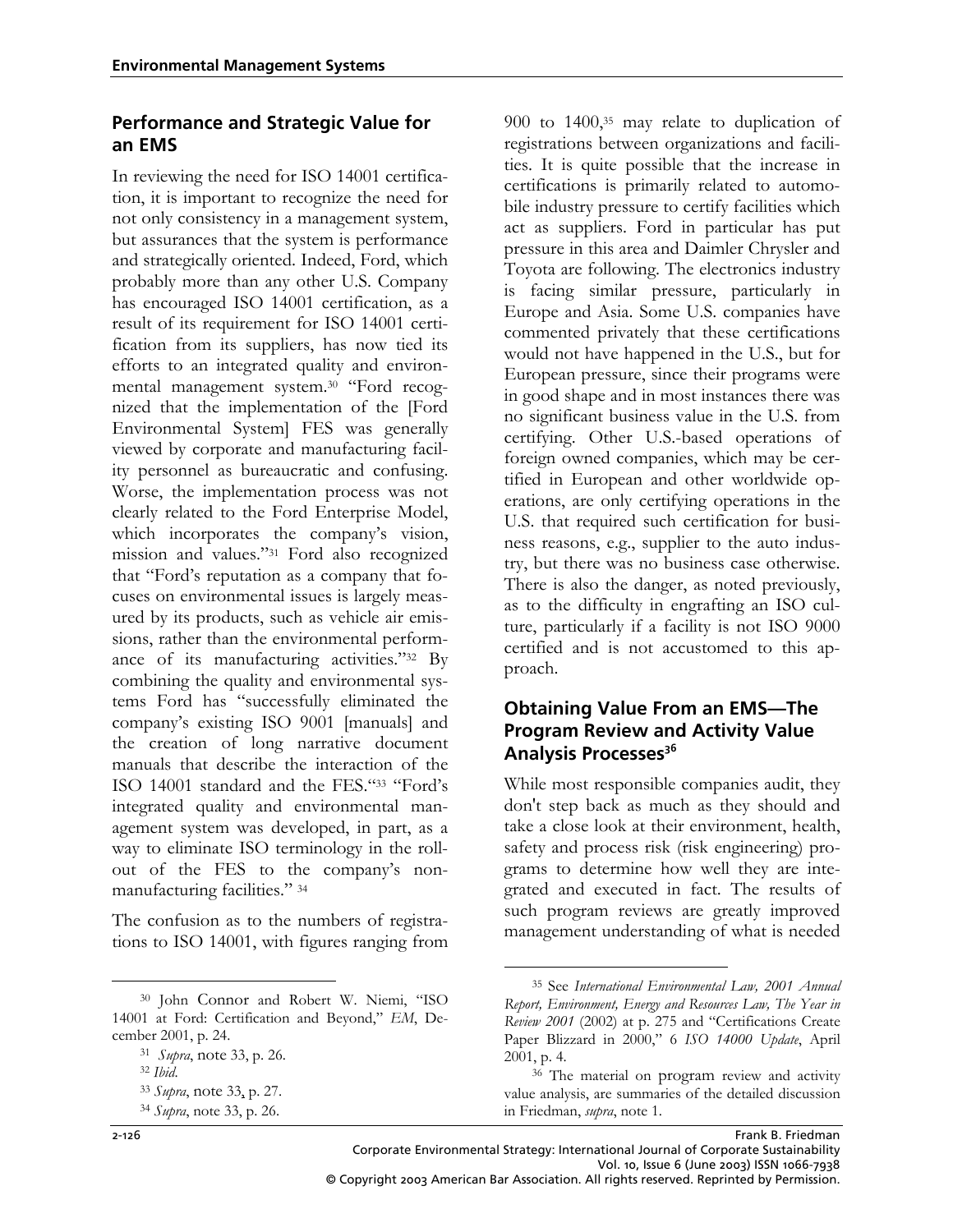to be done to improve the programs and to better integrate them into the company's culture. There are opportunities for significant savings and improvements in efficiency and compliance.

Such a review should:

- Review the Company's policies, procedures and guidelines to assure that they provide the basis for consistent performance and a positive culture;
- Determine where the company or a business unit of that company's health, environment, safety and risk engineering (HESRE) programs are inconsistent with:
	- Corporate policies, procedures and guidelines
	- Regulatory norms, e.g. OSHA's Safety and Health Program Management Guidelines; OSHA Policy on Treatment of Voluntary Employer Safety and Health Self Audits; and the EPA Environmental Audit Policy
	- Preventive measures and compliance programs suggested by the Department of Justice policy on "factors in decisions on criminal prosecutions for environmental violations in the context of significant voluntary compliance or disclosure efforts by the violator."[37](#page-10-0)
- Evaluate those programs relative to their stated intent;
- Assess where the programs require increased integration and upgrading; and
- Capitalize on identified improvements.

The initial review will examine:

- Organizations;
- Planning guidance;
- Documentation;
- Monitoring;
- Measurement of accomplishments; and
- Management systems in place to ensure effective coverage of overlapping areas of the disciplines involved.

Such a review should help identify:

- Specific program element deficiencies;
- Implementation inconsistencies; and
- Inconsistent management criteria and execution.

Special emphasis should be placed in the initial review on:

- Strategy;
- Objectives and philosophy;
- Organizational structure;
- Reporting relationship; and
- Feedback loops, e.g., assuring that management at all levels understands costs of compliance and non-compliance.

### **Activity Value Analysis**

Similarly, with respect to "activity value analysis," companies often don't take a close look at what tasks are being performed, who is doing them and does the division of labor and the tasks themselves make sense. An "activity value" analysis can be utilized to identify how EHS issues are handled and whether there are too many instances of work being given to the EHS staff that should be handled by operations or engineers doing the work of technicians, etc. Similarly, such an analysis should be utilized to determine if EHS staff is appropriately prioritizing their workload. Such an analysis would be designed to determine:

Communication;

<span id="page-10-0"></span> <sup>37</sup> Reprinted in Friedman, *supra* note 1 at Appendix C, p. 447 *et. seq.*